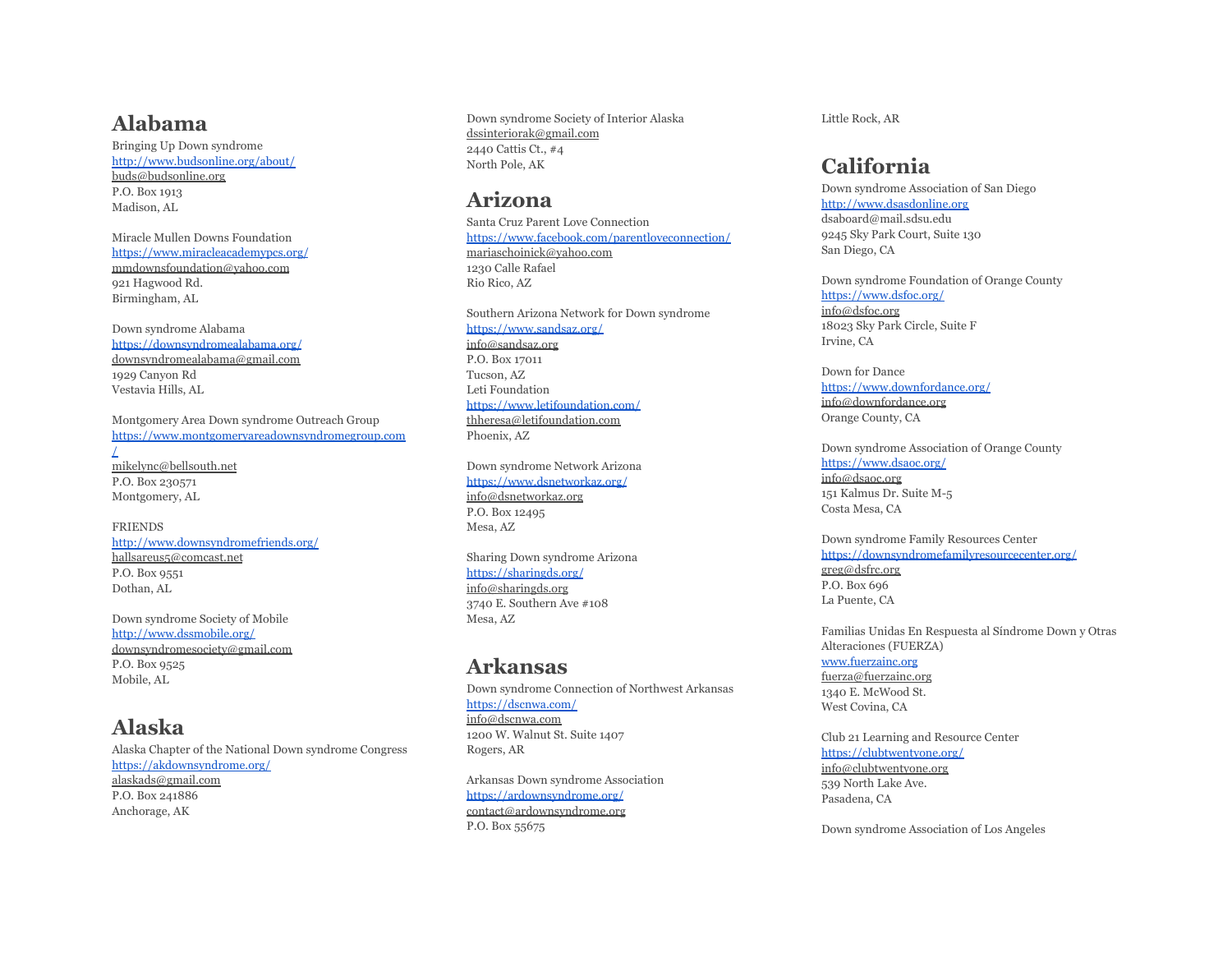#### <https://www.dsala.org/>

info@dsala.org P.O. Box 2535 North Hills, CA

Down syndrome Association of Santa Barbara County <https://www.dsasbc.org/> melissa@dsasbc.org P.O. Box 902 Goleta, CA

Central Coast Down syndrome Network <https://www.facebook.com/CentralCoastDSNetwork/> ccdsn1@gmail.com P.O. Box 15655 San Luis Obispo, CA

Kern Down syndrome Network <https://kerndsn.org/> info@kerndsn.org P.O. Box 1022 Bakersfield, CA,

Down syndrome Association of Central California <https://www.dsacc.org/> info@dsacc.org

1491 West Shaw Ave. Fresno, CA

Exceptional Parents Unlimited <https://epuchildren.org/> rguimont@exceptionalparents.org 4440 N. First St. Fresno, CA

Magic Babies, Monterey County [https://www.instagram.com/weare\\_magicbabies/](https://www.instagram.com/weare_magicbabies/) magicbabiesmc@gmail.com 1120 Forest Ave. #130 Pacific Grove, CA

Special Parents Information Network (SPIN) <https://www.spinsc.org/> info@spinsc.org P.O. Box 2367 Santa Cruz, CA

Silicon Valley Down syndrome Network [https://siliconvalleydownsyndromenetwork.wildapricot.o](https://siliconvalleydownsyndromenetwork.wildapricot.org/) [rg/](https://siliconvalleydownsyndromenetwork.wildapricot.org/) info@svdsn.org 2400 Clover Dr. San Jose, CA

Down syndrome Connection of the Bay Area <https://www.dscba.org/> dscba@dsconnection.org 101 Town and Country Dr. Danville, CA

Brighterside of Down syndrome of San Joaquin County <https://www.tbods.org/> info@tbods.org P.O. Box 32252 Stockton, CA

Down syndrome Association North Bay <https://dsanb.org/> dihobaugh@sbcglobal.net 1275 Fourth St., #121 Santa Rosa, CA

Down syndrome Information Alliance <https://downsyndromeinfo.org/> info@downsyndromeinfo.org 5098 Foothills Boulevard, Suite 3 #464 Roseville, CA

National Down syndrome Coalition <http://ndscoalition.org/> info@ndscoalition.org P.O. Box 725 Roseville, CA

BUDS of the Redwoods <http://www.budsoftheredwoods.com/about-us/> ncbwalk@gmail.com 5278 North Ridge Rd. Eureka, CA

## **Colorado** Rocky Mountain Down syndrome Association

<https://www.rmdsa.org/> info@rmdsa.org

7200 E Hampden Ave., Suite 301 Denver, CO

Colorado Springs Down syndrome Association <https://csdsa.org/> info@csdsa.org P.O. Box 2364 Colorado Springs, CO

## **Connecticut**

21 Strong <https://www.21strong.org/> 21Strong2010@gmail.com 265 Oak Bluff Ave. Stratford, CT

Lighthouse Voc-Ed Center <https://www.lhcampus.com/> info@lhcampus.com

P.O. Box 271 Old Mystic, CT

Down syndrome Association of Connecticut [info@mydsact.org](mailto:info@mydsact.org) <https://mydsact.org/> 60 Peter Court NewBritain, CT

Jayvyns Way Inc. P.O. Box 260277 Hartford, CT

#### **Delaware**

321foundation <https://321foundation.org/> info@321foundation.com 822 Sweet Birch Dr. Middletown, DE

Down syndrome Association of Delaware <https://www.dsadelaware.org/> president@dsadelaware.org P.O. Box 747 Middletown, DE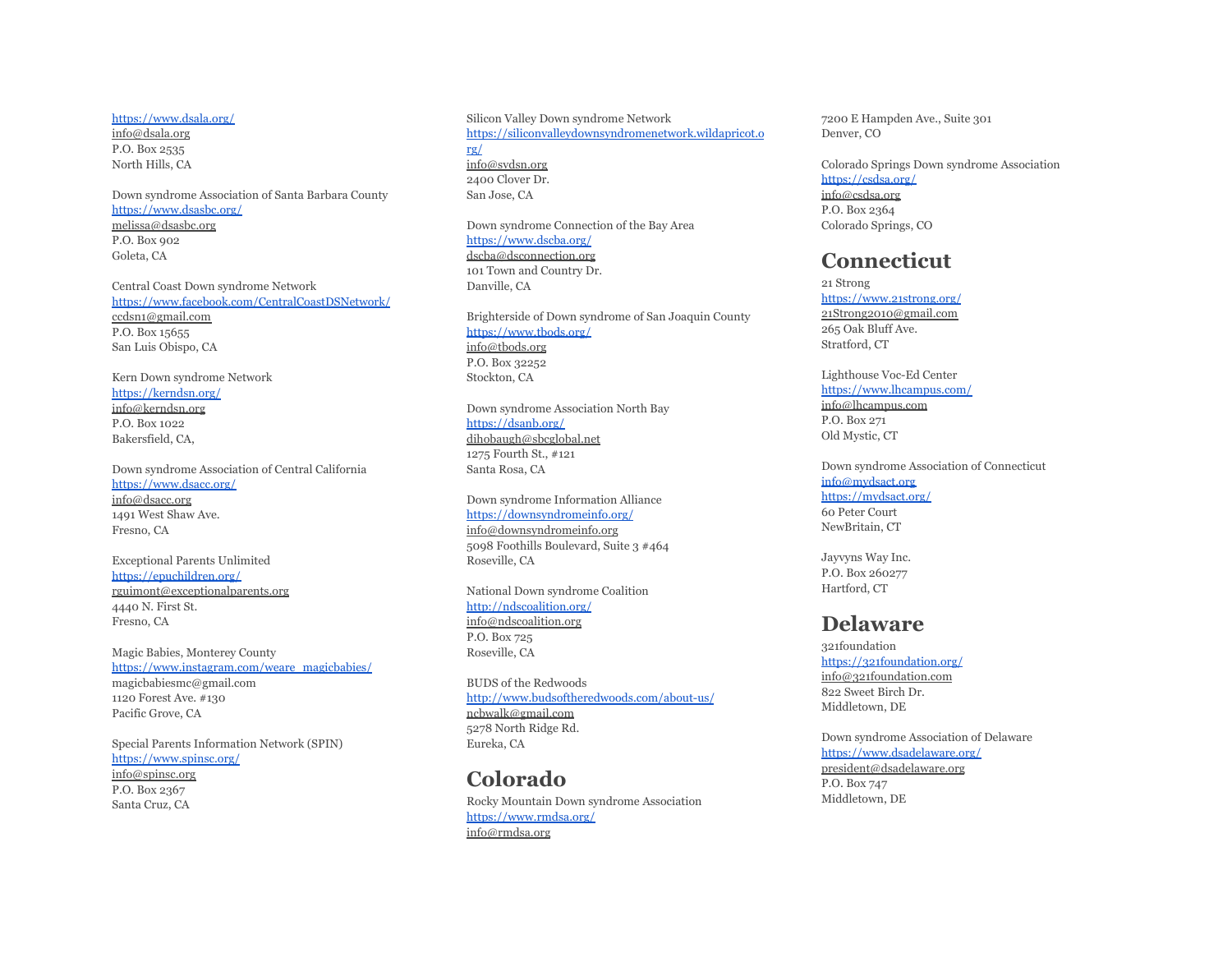## **Florida**

Baby Bungalow at Champions for Children <https://www.facebook.com/babybungalow/> [babybungalow@cfctb.org](mailto:babybungalow@cfctb.org) 3108 W Azeele St Tampa FL

Broward Gold Coast Down Syndrome Organization <https://bgcdownsyndrome.org/> 9900 West Sample Road, Suite 339 Coral Springs FL

Buddy Cruise, Inc. <https://buddycruise.org/> P.O. Box 162 Lithia FL

Down Syndrome Association of Central Florida <https://www.dsacf.org/> 204 N Wymore Rd Winter Park FL

Down Syndrome Association of Jacksonville <https://dsaj.org/> 8011 Philips Hwy, Suite 7 Jacksonville FL

Down Syndrome Association of Miami <https://dsaom.org/> PO Box 43-0895 South Miami FL

Down Syndrome Association of Tallahassee <https://www.dsatallahassee.com/> 2910 Kerry Forest Parkway, D4-212 Tallahassee FL

Down Syndrome Foundation of Florida <https://dsfflorida.org/> P.O. Box 533462 Orlando FL

F.R.I.E.N.D.S. Support Inc. <http://www.friendssupport.org/> 11612 Miss Chloe CourtRiverview FL

Families Exploring Down Syndrome (FEDS) of Brevard, Inc. <https://dsabrevard.org/> 125 E. Merritt Island Causeway, Suite 107 Box 361 Merritt Island FL

Florida Keys Down Syndrome Educational Trust <https://business.facebook.com/fkdset/>

382 Mahogany Drive Key Largo FL

Fun Coast Down Syndrome Association <https://www.funcoastdownsyndrome.com/> 3601 E Moody Blvd Bunnell FL

Gold Coast Down Syndrome Organization <https://goldcoastdownsyndrome.org/> 915 South Federal Highway Boynton Beach FL

Manasota BUDS (Bringing Up Down Syndrome) <https://www.manasotabuds.org/> 8374 Market Street, Box 113 Lakewood Ranch FL

Treasure Coast Down Syndrome Awareness Group <https://www.tcdownsyndromeag.org/> 4755 SE Dixie Highway #456 Port Salerno FL

21 & Change, Inc. <https://21andchange.org/> P.O. Box 1307 Riverview FL

Genes of Joy <https://www.genesofjoy.org/> 2920 Bellview Ave. Pensacola FL

### **Georgia**

Chattahoochee Valley Down Syndrome Association <https://cvdsa.org/> P.O. Box 214 Columbus GA

Down Syndrome Association of Atlanta <https://www.dsaatl.org/> 2221 Peachtree Rd NE, Suite D-226 Atlanta GA

Kenzie's Chromosome Crusaders [https://www.facebook.com/kenzieschromosomecrusader](https://www.facebook.com/kenzieschromosomecrusaders/) [s/](https://www.facebook.com/kenzieschromosomecrusaders/) 123 Blackstone Ct Kathleen GA

Lowcountry Down Syndrome Society <https://ldssga.org/> 10701 Abercorn St., #60786 Savannah GA

Down Syndrome Association of South GA <https://dsasg.wildapricot.org/> PO Box 141 Hahira GA

#### **Hawaii**

Cove Child Development <https://www.covechilddevelopment.com/> 3097 Kalihi St., Honolulu, HI

Down Syndrome 'Ohana of Hawaii <https://dsohawaii.com/> 3097 Kalihi St., Honolulu, HI

Maui Down Syndrome Family Support Group 53 Nohokai St., Kihei, HI

## **Idaho**

DS Connections 3839 W. Prairie Avenue Hayden ID

Eastern Idaho Down Syndrome Family Connect <https://www.easternidahodownsyndrome.org/> 985 N Capital Idaho Falls ID

Treasure Valley Down Syndrome Association <https://idahodownsyndrome.org/> P.O. Box 1404 Meridian ID

## **Illinois**

BUDS (Bringing Up Down Syndrome) P.O. Box 11 Arenzville IL

Central Illinois Down Syndrome Organization <https://www.cidso.org/> PO Box 595 Normal IL

Champaign County Down Syndrome Network <https://www.champaigndsn.org/> P.O. Box 1143

Champaign IL DS Support 2001 Rodeo Drive Bolingbrook IL

Family Ideas Network for Down Syndrome <https://findsdownsyndrome.com/>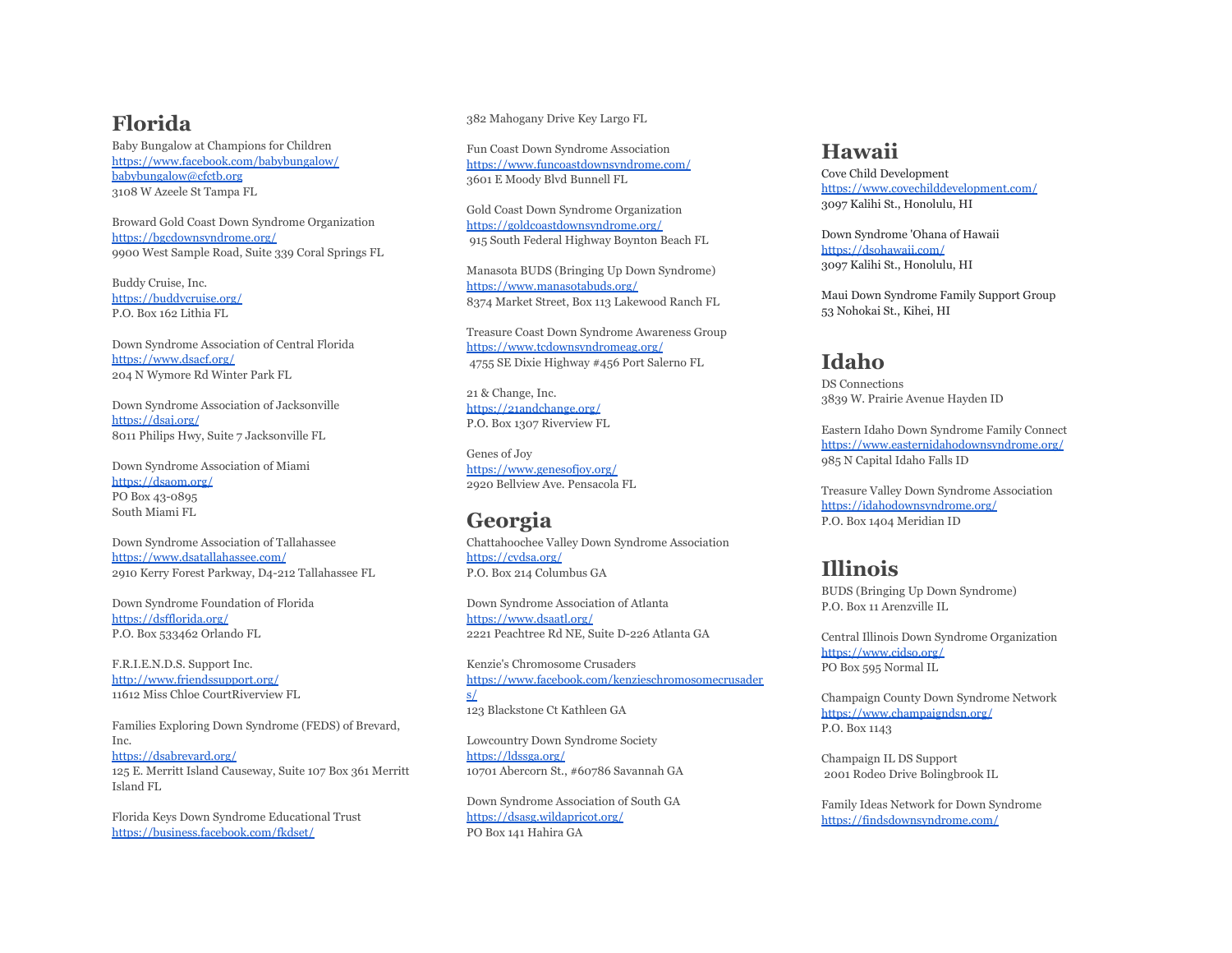1035 Abbey Dr Crystal Lake IL

GiGi's Playhouse <https://gigisplayhouse.org> 2350 W Higgins Rd Hoffman Estates IL

Heart of Illinois Down Syndrome Association <https://hoidsa.org/> 325 N.Queenwood Rd Morton IL

Livingston Area Down Syndrome Society 13298 North 3400 East Road Chatsworth IL

National Association for Down Syndrome <https://www.nads.org/> 1460 Renaissance Dr, Suite102 Park Ridge IL

UPS for DOWNs Hartford Plaza, <https://www.upsfordowns.org/contact-us> 1070 S. Roselle Road Schaumburg IL

## **Indiana**

Michiana Down Syndrome <https://michianadownsyndrome.org/> [info@michianadownsyndrome.org](mailto:info@michianadownsyndrome.org) PO Box 1454 Granger, IN

Elkhart County Down Syndrome Support Group <https://m.facebook.com/groups/107699172590191/> ecdssg@mac.com P.O. Box 1224 Goshen, IN

Chasing Dreams <https://www.chasingdreams.org/> contact@chasingdreams.org P.O. Box 1513 Valparaiso, IN

Down Syndrome Association of Northwest Indiana and Chicagoland <https://dsanwi.org/> dsa@dsaofnwi.org 2167 Indianapolis Blvd. Schererville, IN

Down syndrome Association of Northeast Indiana administrator@dsani.org P.O. Box 13611 Fort Wayne, IN

Down syndrome Indiana <https://www.dsani.org/> info@dsindiana.org 708 E. Michigan Street Indianapolis, In

Columbus Area Down syndrome Support Group <http://www.cadssg.org/> webmaster@cadssg.org P.O. Box 1732 Columbus, IN

Down syndrome Family Connection <https://www.downsyndromefamilyconnection.org/> info@downsyndromefamilyconnection.org 2600 S Henderson St, Suite 157 Bloomington, IN

Smile on Down syndrome <https://smileondownsyndrome.org/> nina@smileondownsyndrome.org P.O.Box 994 Newburgh, IN

#### **Iowa**

Designer Genes Down Syndrome Group <http://designergenesnd.com/> P.O. Box 2735 Waterloo IA

Hawkeye Area Down Syndrome Association <http://www.hadsa.org/> 5249 North Park Place NE #328 Cedar Rapids IA

Northwest Iowa Down Syndrome Society <http://www.nwiadownsyndromesociety.org/> 165 Center St. E Britt IA

Tri-State Down Syndrome Network [https://www.facebook.com/Tri-State-Down-Syndrome-N](https://www.facebook.com/Tri-State-Down-Syndrome-Network-644581565607874/) [etwork-644581565607874/](https://www.facebook.com/Tri-State-Down-Syndrome-Network-644581565607874/) 1091 4th Avenue NE Sioux Center IA

Up with Down <http://www.upwithdown.com/> P.O. Box 8082 Des Moines IA

#### **Kansas**

Down Syndrome Innovations <https://kcdsi.org/> 5960 Dearborn Street, Suite 100 Mission KS

Down Syndrome Society of Wichita <https://dsswichita.org/> 9415 E Harry St, Suite 706 Wichita KS

Northwest Kansas Down Syndrome Society <https://www.nwkdss.org/> PO Box 382 Hays KS

Southeast Kansas Down Syndrome Society <https://sekdss.com/> P.O. Box 143 Chanute KS

#### **Kentucky**

Down Syndrome Association of Central Kentucky <https://dsack.org/> 1050 Chinoe Road, Suite 204 Lexington KY

Down Syndrome Association of Western Kentucky, Ups-N-Downs PO Box 7366 Paducah KY

Down Syndrome of Louisville <https://dsoflou.org/> 5001 S Hurftbourne Pkwy Louisville KY

Down Syndrome of South Central Kentucky <https://dssky.org/> 522 State St. (P.O. Box 1611) Bowling Green KY

Green River Area Down Syndrome Association <https://www.gradsa.org/> P.O. Box 2031 Owensboro KY

## **Louisiana**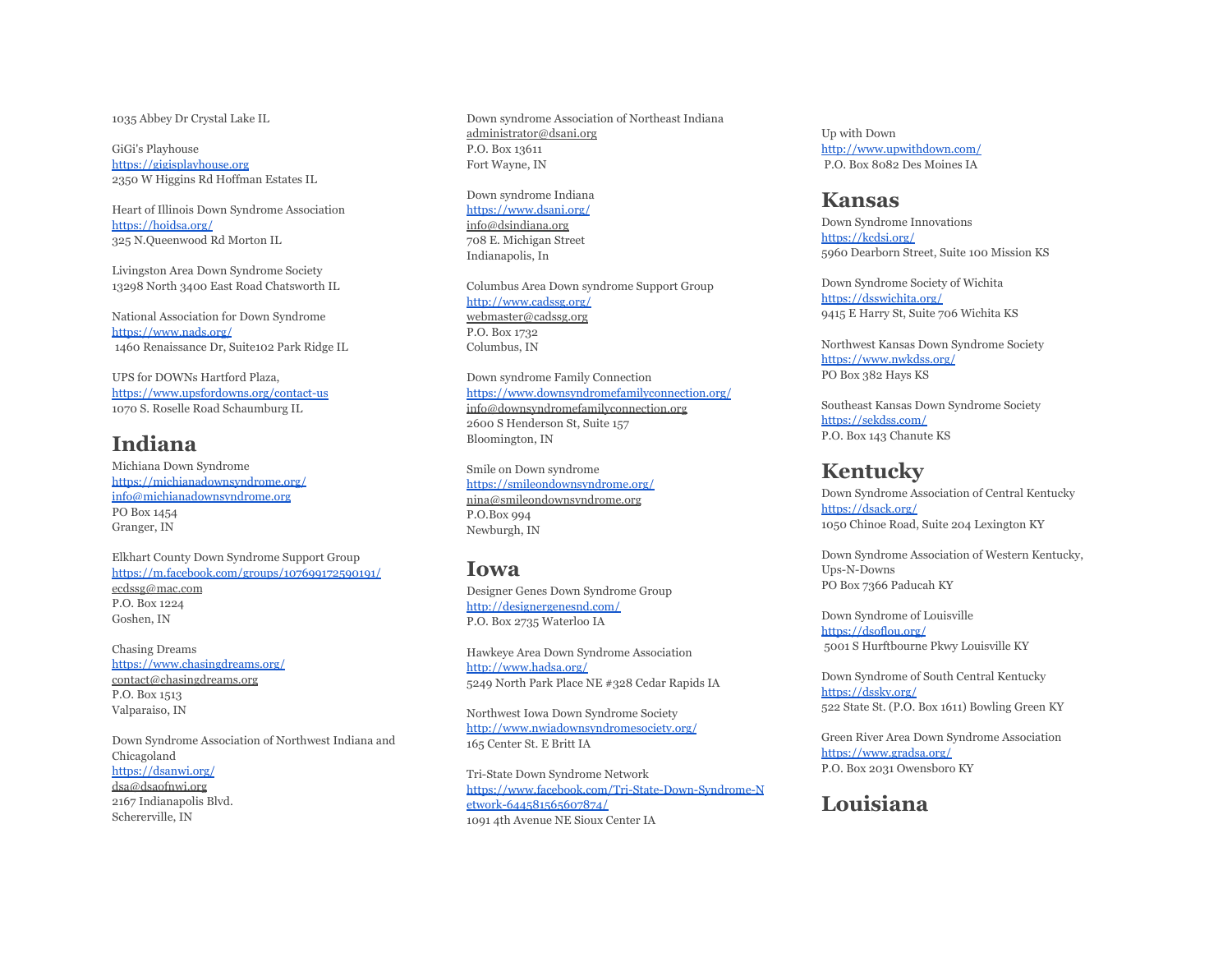Blessed By Downs Support Group of Southeast Louisiana (Thibodaux and Surrounding Areas) <https://www.blessedbydowns.org/> P.O. Box 484 Schriever LA

Cenla Down Syndrome Association <https://www.facebook.com/cenladsa/> 125 Fairmount Street Pineville LA

Discovering Downs with NELA <http://discoveringdownsnela.org/> P.O. Box 234 West Monroe LA

Down Syndrome Association of Acadiana <https://www.dsaa.info/> 218 Rue Beauregard, Suite E Lafayette LA

Down Syndrome Association of Greater New Orleans <http://dsagno.org/> P.O. Box 23453 New Orleans LA

Down Syndrome Awareness Group of Baton Rouge <https://dsagbr.org/> P.O. Box 82378 Baton Rouge LA

Ella's Endeavor <https://upside-downs.org/ellas-endeavor/> 103 Landsdowne Way Carencro LA

Up with Downs <https://www.upwithdowns.org/> 469 Jordan Drive Bossier City LA

Upside Downs, Inc <https://upside-downs.org/> PO Box 1819 Thibodaux LA

#### **Maine**

Aroostook Down Syndrome Support Group <https://www.facebook.com/Aroostookdownsyndrome/> 170 S Caribou Rd Fort Fairfield ME

Maine Down Syndrome Network <https://www.dsmaine.org/> P.O. Box 705 Windham ME

## **Maryland**

Chesapeake Down Syndrome Parent Group, Inc. (CDSPG) <http://www.cdspg.org/> P.O. Box 20127 Baltimore MD

Down Syndrome Association of Southern Maryland <https://www.dsasmd.org/> PO Box 455 Hughesville MD

Down Syndrome Network of Montgomery County <https://dsnmc.org/> P.O. Box 10416 Rockville MD

FRIENDS (Family Resource, Information & EducationNetwork for Down Syndrome) <http://friendsoffredco.org/> P.O. Box 641 Middletown MD

Parents of Children with Down Syndrome (PODS) of Prince George's County Arc of Prince George's County c/o PODS, <https://www.podsofpgc.org/> 1401 McCormick Drive Largo MD

## **Massachusetts**

Massachusetts Down Syndrome Congress <https://mdsc.org/> 20 Burlington Mall Road, Suite 261 Burlington MA

Morning Travelers [sharonrandall7@gmail.com.](mailto:sharonrandall7@gmail.com) 20 Mall road Burlington MA

## **Michigan**

Gallegos Down syndrome Organization gallegosdso@hotmail.com P.O. Box 676 Jackson, MI

Down Syndrome Support Team <https://www.downsyndromesupportteam.org/>

eluther@downsyndromesupportteam.com 9227 Fieldstone Lane Saline, MI

FRIENDS friends021@netzero.com 23875 Rockingham St. Southfield, MI

Down syndrome Guild of Southeast Michigan <https://www.dsgsemi.org/> info@dsgsemi.org

P.O. Box 28 Royal Oak, MI

Families Exploring Down syndrome <https://www.familiesexploringdownsyndrome.org/> info@familiesexploringdownsyndrome.org P.O. Box 1191 Sterling, Heights, MI

St. Clair County Down syndrome Support Group <https://www.facebook.com/groups/160788390648315/> talyndamc@yahoo.com 720 Allen Rd. Port Huron, MI

Capitol Area Down syndrome Association [https://cadsa.org/](https://cadsa.org/who-we-are/about-cadsa.html#:~:text=The%20Capital%20Area%20Down%20Syndrome,education%2C%20advocacy%2C%20and%20awareness) info@cadsa.org 808 W. Lake Lansing Rd., Suite 101 East Lansing, MI

Down syndrome Association of West Michigan <https://www.dsawm.org/>

director@dsawm.org 160 68th St. SW Ste. 110 Grand Rapids, MI

Upper Peninsula Down syndrome Association updownsyndrome@gmail.com P.O. Box 846 Escanaba, MI

**Minnesota** Down Syndrome Association of Minnesota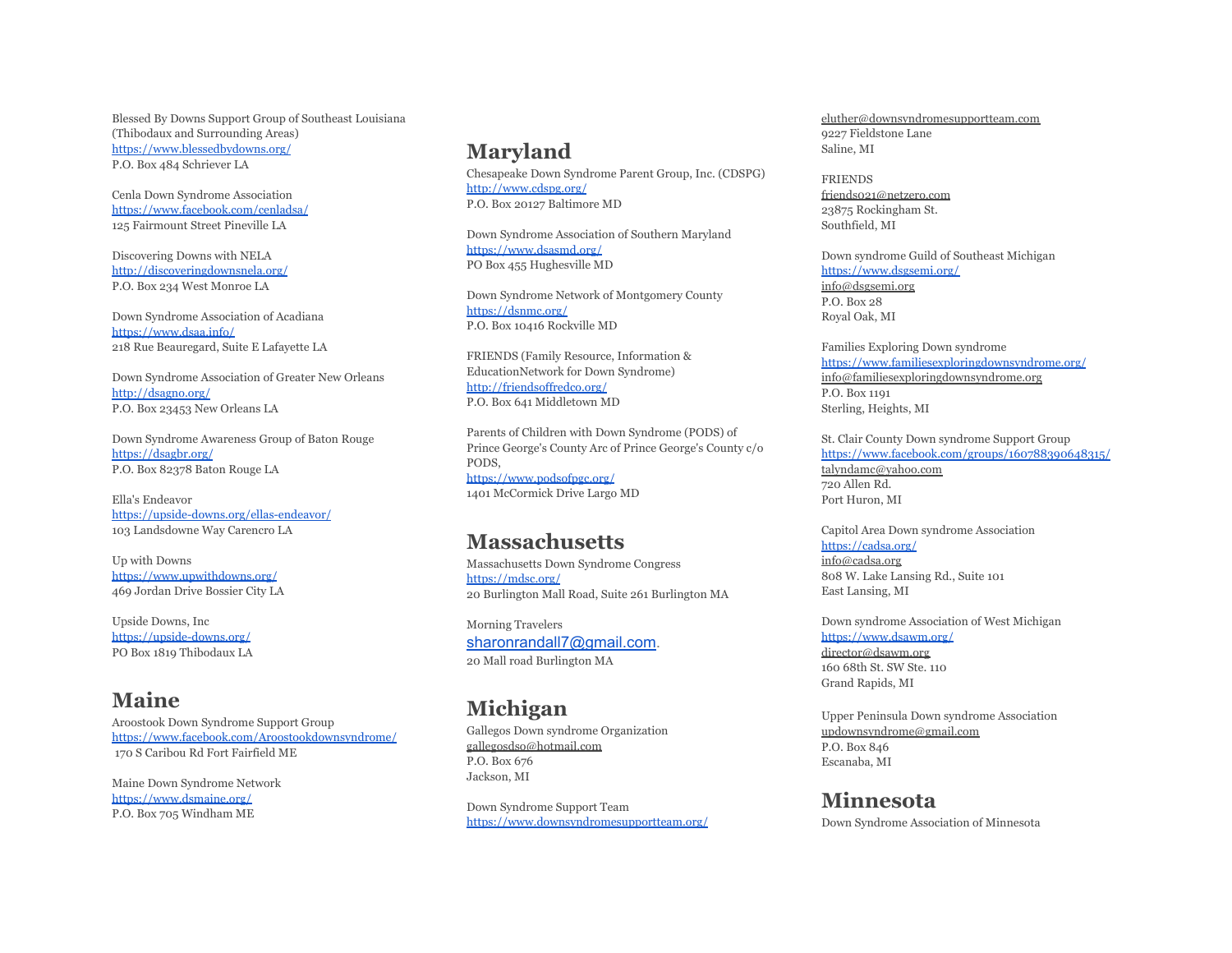<https://dsamn.org/> 656 Transfer Road St. Paul MN

The Arc Southeastern Minnesota <https://arcminnesota.org/regions/southeast/> 6301 Overland Dr NW # 605 Rochester MN

## **Mississippi**

21 United <http://www.21united.org> 1090 Augusta Dr Oxford MS

Central Mississippi Down Syndrome Society <https://cmdss.org/> PO Box 935 Jackson MS

Gulf Coast Down Syndrome Society <https://gcdss.org/> P.O. Box 654 Gautier MS

Northeast Mississippi Down Syndrome Society [https://www.facebook.com/Northeast-Mississippi-Down](https://www.facebook.com/Northeast-Mississippi-Down-Syndrome-Society-NEMDSS-101914893203228/) [-Syndrome-Society-NEMDSS-101914893203228/](https://www.facebook.com/Northeast-Mississippi-Down-Syndrome-Society-NEMDSS-101914893203228/) nemdss@bellsouth.net 193 Westwood Circle Saltillo MS

### **Missouri**

Albert Pujols Wellness Center for Adults with Down Syndrome <https://www.stlukes-stl.com/services/wellness-center/> 232 S Woods Mill Rd Chesterfield MO

Celebrate Differences <https://www.celebratedifferences.org> P.O. Box 770 Camdenton MO

Down Syndrome Association of Greater St. Louis <https://dsagsl.org/> 8531 Page Avenue, Suite 120 St. Louis MO

Down Syndrome Group of the Ozarks <https://dsgo.life/> P.O. Box 1598 Springfield MO

Heartland Down Syndrome Association 8531 Page Avenue, Suite 120 St. Louis MO The Phyllis Phund <https://phyllisphund.org/> 997 Bridgeport Dr Ballwin MO

#### **Montana**

Down Syndrome Connection of Missoula, Montana <https://mtdsa.org/> P.O. Box 16717 Missoula MT

DREAM (Down Syndrome Research, Education and Advocacy of Montana) <http://www.dream-mt.org/> 712 E. Peach Street Bozeman MT

Family Outreach (Region IV) [https://www.uwbutteanaconda.org/region-iv-family-outr](https://www.uwbutteanaconda.org/region-iv-family-outreach-inc) [each-inc](https://www.uwbutteanaconda.org/region-iv-family-outreach-inc) 1236 Helena Ave Helena MT

## **Nebraska**

Down Syndrome Advocates in Action Nebraska <https://www.dsaane.org/> 6425 Taylor Park Drive Lincoln NE

Down Syndrome Alliance of the Midlands <https://www.dsamidlands.org/> 6001 Dodge Street CEC 117b Omaha NE

Down Syndrome Association for Families of Nebraska <https://www.dsafnebraska.org/> P.O. Box 57362 Lincoln NE

#### **Nevada**

Down Syndrome Network of Northern Nevada <https://www.dsnnn.org/> 1301 Cordone Ave., Ste. 114 Reno NV

Down Syndrome Organization of Southern Nevada <https://www.dsosn.org/> 5300 Vegas Drive Las Vegas NV

Pahrump Disability Outreach Program <http://pahrumpdisabilityoutreachprogram.com/> P.O. Box 2418 Pahrump NV

## **New Hampshire**

New Hampshire Down Syndrome Association <https://www.newhampshiredsa.org/> [info@newhampshiredsa.org](mailto:info@newhampshiredsa.org) P.O Box 259 Londonderry, NH

#### **New Jersey**

21 Down <https://www.21down.org/> P.O. Box 205 Northfield NJ

Anna Foundation for Inclusive Education <http://www.affie.org/> P.O. Box 1212 Medford NJ

Billy's Buddies c/o Wyckoff Family YMCA <https://wyckoffymca.org/> 691 Wyckoff Avenue Wyckoff NJ

Buddy Walk® of South Plainfield <http://www.buddywalkofsouthplainfield.com/index.html> 133 Oakmanor Parkway South Plainfield NJ

BUDS (Bringing Up Down Syndrome) <http://bringingupdownsyndrome.org/> 504 Centennial Boulevard #1444 Voorhees NJ

Central New Jersey Down Syndrome Parent Advocacy Group <https://dsparentgroup.com/> 563 Greenbrook Road North Plainfield NJ

Down Syndrome Association of Central New Jersey https://dsacni.org/ 180 Ewingville Road Ewing NJ

Down Syndrome Group of Northwest New Jersey P.O. Box 212 Washington NJ

Family Resource Associates <https://www.frainc.org/> 210 Newman Springs Road East Red Bank NJ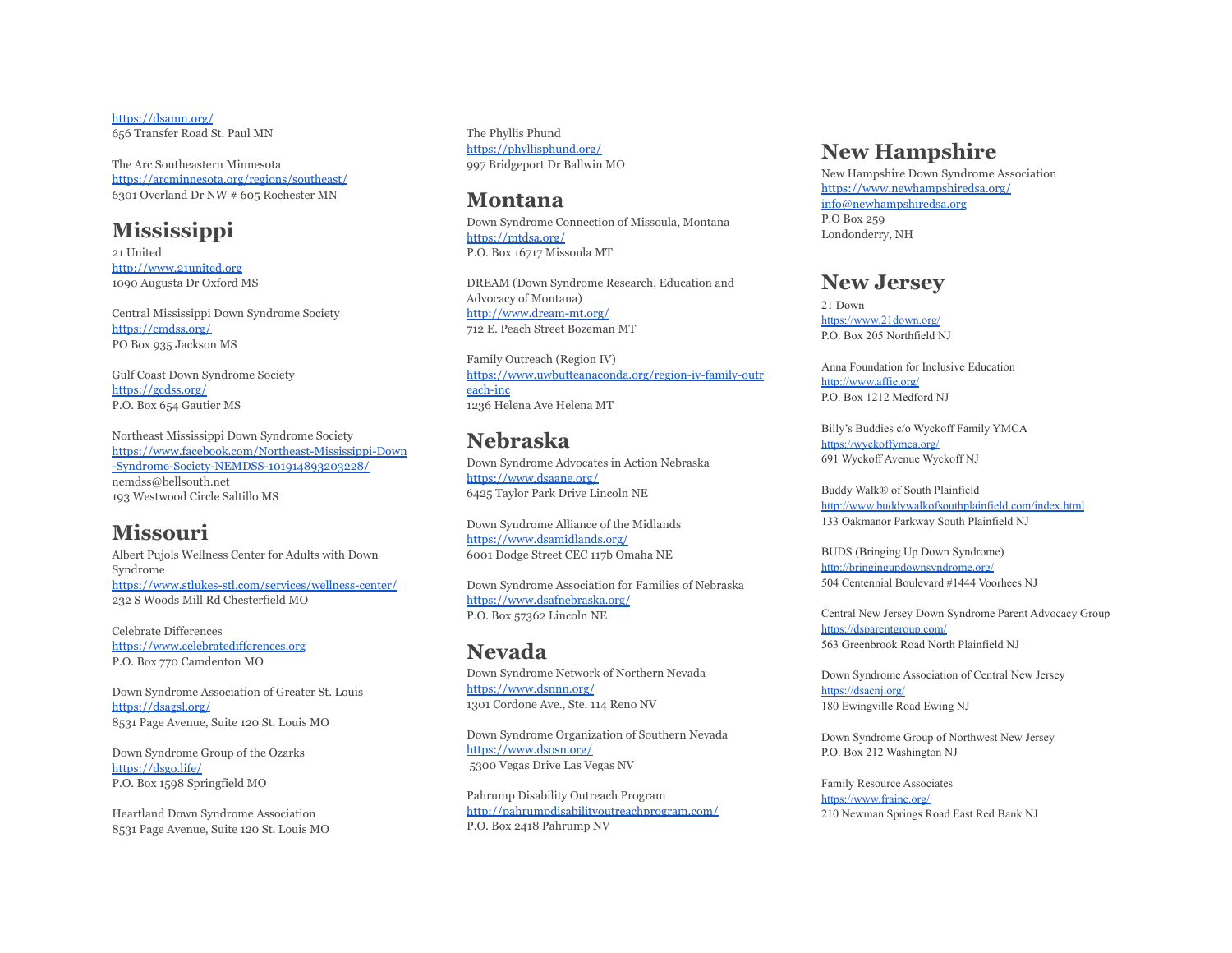Jersey Shore Down Syndrome Association <http://jsdsa.org/> 159 Queen Ann Road Brick NJ

KIIDS (Knowledge and Information About Individuals with Down syndrome) <http://www.kiids.info/> P.O. Box 1022 Bellmawr NJ

Network 21 <http://www.dsnetwork21.com/> 2 Graham Avenue Metuchen NJ

Rock the 21 - Hoboken DS Network <http://www.rockthe21.org/> 1000 Jefferson Street, Apt 643 Hoboken NJ

## **New Mexico**

Down Syndrome Families of Las Cruces <https://www.downsyndromefamiliesoflascruces.com/> 1135 S Main St c Las Cruces NM

Down Syndrome Foundation of Southeastern New Mexico <https://www.dsfsenm.org/> PO Box 4365 Roswell NM

Rio Grande Down Syndrome Network <http://www.rgdsn.org/>

P.O. Box 6759 Albuquerque NM

## **New York**

Alexander's Angels <https://www.alexandersangels.org/> 425 N.Broadway, #486 Jericho NY

Association for Children with Down Syndrome <https://www.acds.org/> 4 Fern Place Plainview NY

Down Syndrome Advocacy Foundation <https://www.dsafonline.org/> P.O. Box 12173 Hauppauge NY

Down Syndrome Aim High Resource Center <https://www.cfdsny.org/dsahrc> 22 Corporate Woods Blvd, 5th floor Albany NY

Down Syndrome Association of the Hudson Valley <https://www.dsahv.org/> P.O. Box 161 Hopewell Junction NY

Down Syndrome Connection of Long Island P.O. Box 12173 Hauppauge NY

Down Syndrome Information Network of the Twin Tiers <https://www.dsintt.org/> P.O. Box 408 corning NY

Down Syndrome Parent Group of Western New York <https://dspgwny.org/> 547 Englewood Ave Kenmore NY

Down Syndrome Parent Support Group of Genesee County <https://www.facebook.com/dspsggc/> 2129 Lewiston Rd Oakfield NY

Family and Friends Down Syndrome Association of Niagara <http://www.dsaniagara.org/> P.O. Box 1598 Lewiston NY

Flower City Down Syndrome Network <https://fcdsn.com/> 2117 Buffalo Road, #132 Rochester NY

GiGi's Playhouse: Down Syndrome Awareness Center <https://gigisplayhouse.org/newyork/> 106 W. 117th Street New York NY

Kennedy-Willis Center on Down Syndrome Pathfinder Village <https://kwcdownsyndrome.org/> 3 Chenango Road Edmeston NY

T21 Rocks! <https://www.facebook.com/Trisomy21ROCKS/> 4167 Bronxwood Ave Bronx NY

Trisomy 21 Foundation of Northern New York <https://www.facebook.com/Tri21nny/> 130 West Street Black River NY

Westchester Arc Parent Assistance Committee on Down Syndrome <https://arcwestchester.org/> 265 saw mill river road Hawthorne NY

## **North Carolina**

Coastal B.U.D.S. of Southeastern NC <https://coastalbuds.org/> 411 Chestnut Street Wilmington NC

Down Syndrome Association of Greater Charlotte <https://dsagreatercharlotte.org/> 3900 Park Road, Suite 430 Charlotte NC

Down Syndrome Network of Greater Greensboro <http://www.dsngg.org/> 15 College Road, Ste#15 Greensboro NC

Down Syndrome Network of Onslow & Carteret Counties <https://www.dsnocc.org/> P.O. Box 1264 Jacksonville NC

Down Syndrome Association of Greater Winston-Salem <https://dsagws.org/> 305 W 4th St. Suite #B11 Winston-Salem NC

North Carolina Down Syndrome Alliance <https://www.ncdsalliance.org/> 6604 Six Forks Road Suite 103-104 Raleigh NC

Western North Carolina Down Syndrome Alliance <https://www.wncdsa.org/> PO Box 8338 Asheville NC

### **North Dakota**

B.U.D.S. (Better Understanding Down Syndrome) of Greater Grand Forks <https://www.facebook.com/budsggf/> PO Box 12932 Grand Forks ND

Designer Genes of North Dakota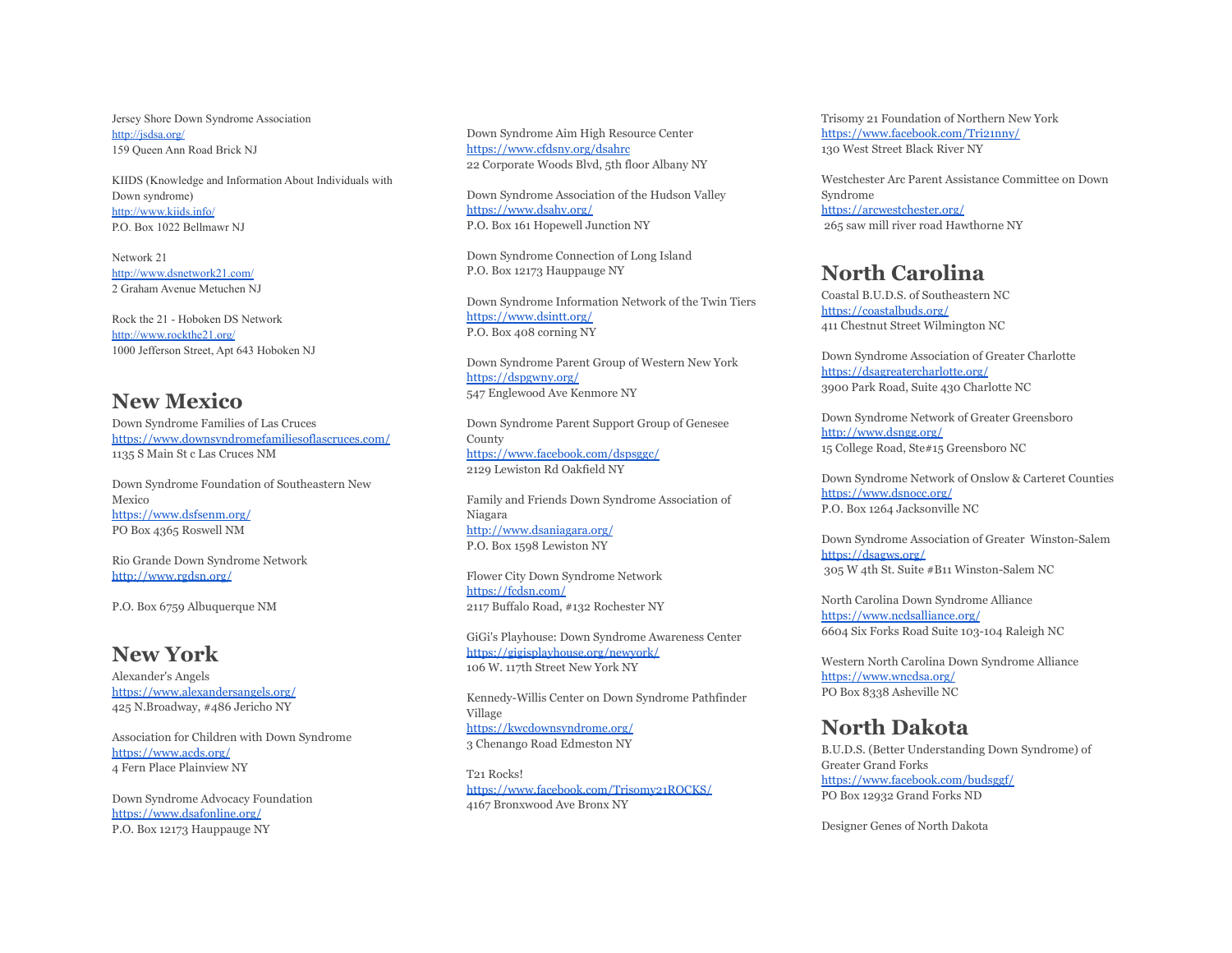<http://designergenesnd.com/> 1500 E Capitol Ave Bismarck ND

Gigi's Playhouse Fargo Down Syndrome Achievement **Centers** <https://gigisplayhouse.org/fargo/> 3224 20th St S Fargo ND

#### **Ohio**

Down Syndrome Association of Central Ohio <https://dsaco.net/> 510 East North Broadway Columbus OH

Down Syndrome Association of Greater Cincinnati <https://www.dsagc.com/> 4623 Wesley Ave, Suite A Cincinnati OH

Down Syndrome Association of Greater Toledo <https://www.dsagt.org/> P.O. Box 298 Sylvania OH

Down Syndrome Association of the Valley <https://www.dsav.org/> 945 BoardmanCanfield Road, Suite 12 Boardman OH

Miami Valley Down Syndrome Association <https://www.mvdsa.org/> 1133 South Edwin C. Moses Boulevard, Suite 190 Dayton OH

Ohio Valley Down Syndrome Support Group <https://ovdssg.com/> PO Box 267 Steubenville OH

Down Syndrome Association of Northeast Ohio <https://www.dsaneo.org/> 6533-B Brecksville Road Independence OH

Ups of Down Tri State Down Syndrome Support Group [https://www.facebook.com/The-Ups-of-Downs-Tri-State](https://www.facebook.com/The-Ups-of-Downs-Tri-State-Down-Syndrome-Support-Group-209527886285/) [-Down-Syndrome-Support-Group-209527886285/](https://www.facebook.com/The-Ups-of-Downs-Tri-State-Down-Syndrome-Support-Group-209527886285/) P.O Box 392 Wellesville OH

## **Oklahoma**

Down Syndrome Association of Central Oklahoma

<https://dsaco.org/> 521 W. Wilshire, Suite 130 Oklahoma City OK

Down Syndrome Association of Tulsa <https://dsat.org/> PO Box 54877 Tulsa OK

My Heart's Appeal, Inc. <https://myheartsappeal.org/> 5909 NW Expressway, Suite 224 Oklahoma City OK

#### **Oregon**

Central Oregon Disability Support Network <https://www.codsn.org/> 2525 NE Twin Knolls Dr #7 Bend OR

Down Syndrome Network Oregon <https://dsno.org/> 12884 Rogers Road Lake Oswego OR

Northwest Down Syndrome Association <https://www.nwdsa.org/> 11611 NE Ainsworth circle #321 Portland OR

Willamette Valley Down Syndrome Association <http://www.wvdsa.org/> P.O. Box 8098 Salem OR

## **Pennsylvania**

Abilities 21 [https://www.facebook.com/Abilities21-80229957986130](https://www.facebook.com/Abilities21-802299579861306/) [6/](https://www.facebook.com/Abilities21-802299579861306/) P.O Box 558 Moscow PA

Bucks County Down Syndrome Interest Group <https://www.facebook.com/groups/46236124076/> 2622 Pickertown Rd Warrington PA

Central PA Down Syndrome Awareness Group <http://www.cpadsag.com/> 175 Briarwood Lane Carlisle PA

Centre County Down Syndrome Society <http://www.centreregiondownsyndrome.org/> 210 West Hamilton Suite 315 State College PA Chester County Down Syndrome Interest Group <https://www.ccdsig.org/> P.O. Box 5064 West Chester PA

Down Syndrome Association of Pittsburgh <https://www.dsapgh.org/> 375 Valley Brook Road McMurray PA

Down Syndrome Interest Group of Delaware County <https://www.delcodsig.org/> PO Box 5066 Springfield PA

Down Syndrome Interest Group of Montgomery County <https://mcdsig.org/> P.O. Box 703 Blue Bell PA

Eastern Pennsylvania Down Syndrome Center <https://www.epdsc.net/> 6900 Hamilton Boulevard, P.O. Box 60 Trexlertown PA

Hopes and Dreams Foundation <https://www.hopesanddreamsfoundation.org/> 517 Cedarbrook Road Southampton PA

Lake Erie Area Down Syndrome Society (LEADS) <https://www.thearcoferie.org/> 1062 Brown Ave, Suite 400 Erie PA

North PPODS and Friends <http://www.ppodsnorth.org/> 225 Arbutus Lane Milford PA

Parents of Down Syndrome of Northeastern Pennsylvania <http://www.thearcnepa.org/pods.html> 115 Meadow Avenue Scranton PA

T21 Club of the Delaware Valley [https://www.facebook.com/T21-Club-of-the-Delaware-V](https://www.facebook.com/T21-Club-of-the-Delaware-Valley-271985072819/) [alley-271985072819/](https://www.facebook.com/T21-Club-of-the-Delaware-Valley-271985072819/) 1118 Grant Avenue Philadelphia PA

York Area Down Syndrome Association <http://yadsa.org/> P.O Box 7153 York PA

## **Rhode Island**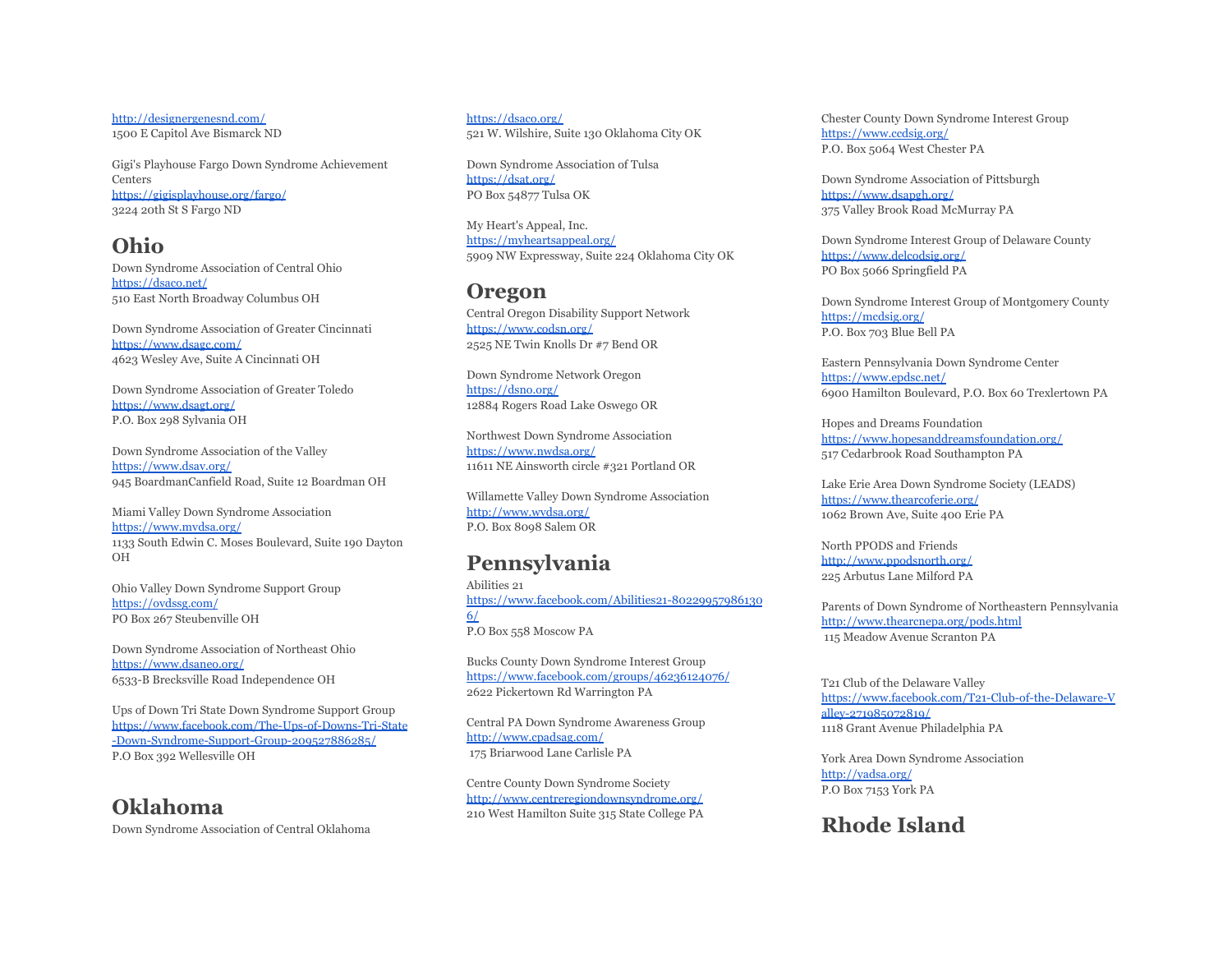Down Syndrome Society of Rhode Island <https://www.dssri.org/> 100 Washington St. Unit 325 West Warwick RI

## **South Carolina**

Camp Joy <https://campjoycem.com/> 918 Pleasantburg Dr suite 106 Greenville SC

Down Syndrome Association of the Lowcountry <https://www.dsalowcountry.org/> P.O. Box 2275 Mount Pleasant SC

Down Syndrome Association of the Upstate <https://www.dsaupstate.org/> PO Box 25492 Greenville SC

Family Connection of South Carolina <https://www.familyconnectionsc.org/> 1800 St Julian Place, Suite 104 Columbia SC

Grand Strand Down Syndrome Society <https://www.grandstrandds.org/> PO Box 30398 Myrtle Beach SC

Up With Downs [https://www.facebook.com/Up-With-Downs-219452804](https://www.facebook.com/Up-With-Downs-219452804743312/) [743312/](https://www.facebook.com/Up-With-Downs-219452804743312/) 111 Sugarpine Place Summerville SC

Upside of Downs of Aiken <https://aikenupsidedowns.org/> 7 Julie Ann Court Aiken SC

## **South Dakota**

New Directions ∙ Down Syndrome Association <https://newdirectionsdsa.com/> P.O. Box 90712 Sioux Falls SD

Ups of Downs Family Support Group <https://upsofdowns.org/> 3213 West Main Street #220 Rapid City SD

**Tennessee** Chattanooga Down Syndrome Society

<https://www.chattanoogadownsyndrome.org/> PO Box 4891 Chattanooga TN

Down Syndrome Association of Memphis and the Mid-South <http://www.dsamemphis.org/> 154 Timber Creek, Suite 5 Cordove TN

Down Syndrome Association of Middle Tennessee <https://www.somethingextra.org/> 1310 Central Court Hermitage TN

Down Syndrome Awareness Group of East Tennessee <https://dsagtn.org/> P.O. Box 53575 Knoxville TN

FRIENDS (Friends Reaching Inspiring Educating Neighbors About Down Syndrome) <http://dsfriends.net/> P.O. Box 5677 Johnson City TN

#### **Texas**

BUDS (Better Understanding of Down Syndrome) <http://budslubbock.org/> 3411 B. 82nd PMB 319 Lubbock TX

Down by the Border <http://www.downbytheborder.org/> 15 West Madison, Suite A Brownsville TX

Down Syndrome Association of Brazos Valley <https://www.dsabv.org/> 1802 Wilde Oak Circle Bryan TX

Down Syndrome Association of Central Texas <http://dsact.org/> 3710 Cedar Street, Box 3 Austin TX

Down Syndrome Association of Houston <http://dsah.org/> 7115 West Tidwell Houston TX

Down Syndrome Association of Laredo <https://dsalaredo.weebly.com/> 209 Northpoint Dr Laredo TX

Down Syndrome Association of South Texas

<https://dsastx.org/> 1127 Patricia San Antonio TX

Down Syndrome Coalition for El Paso <https://www.dscep.org/> 333 North Oregon St, 2nd Floor El Paso TX

Down Syndrome Guild of Dallas <https://www.downsyndromedallas.org/> 1702 North Collins Boulevard, Suite 170 Richardson TX

Down Syndrome Partnership of North Texas <https://www.dspnt.org/> P.O. Box 766 Fort Worth TX

East Texas Down Syndrome Group <http://www.etdsg.org/> P.O. Box 6604 Longview TX

Galveston-Houston Families Exploring Down Syndrome <http://ghfeds.org/> P.O. Box 891093 Houston TX

Heart of Texas Network for Down Syndrome <https://www.hotdsn.org/> PO Box 21869 Waco TX

Panhandle Down Syndrome Guild <https://www.pdsg.org/> P.O. Box 20783 Amarillo TX

Red River Valley Down Syndrome Society <https://www.parisreach.org/> 505 Lamar Avenue Paris TX

RGV Discover Life <https://www.facebook.com/RgvDiscoverLife/> 522 N MAIN ST McAllen TX

Rio Grande Valley Down Syndrome Association <https://www.rgvdsa.org/> 801 E Fern, Suite #124 McAllen TX

The Upside Down Club of Abilene <https://upsidedownclubabilene.com/> 1518 Elmwood Dr Abilene TX